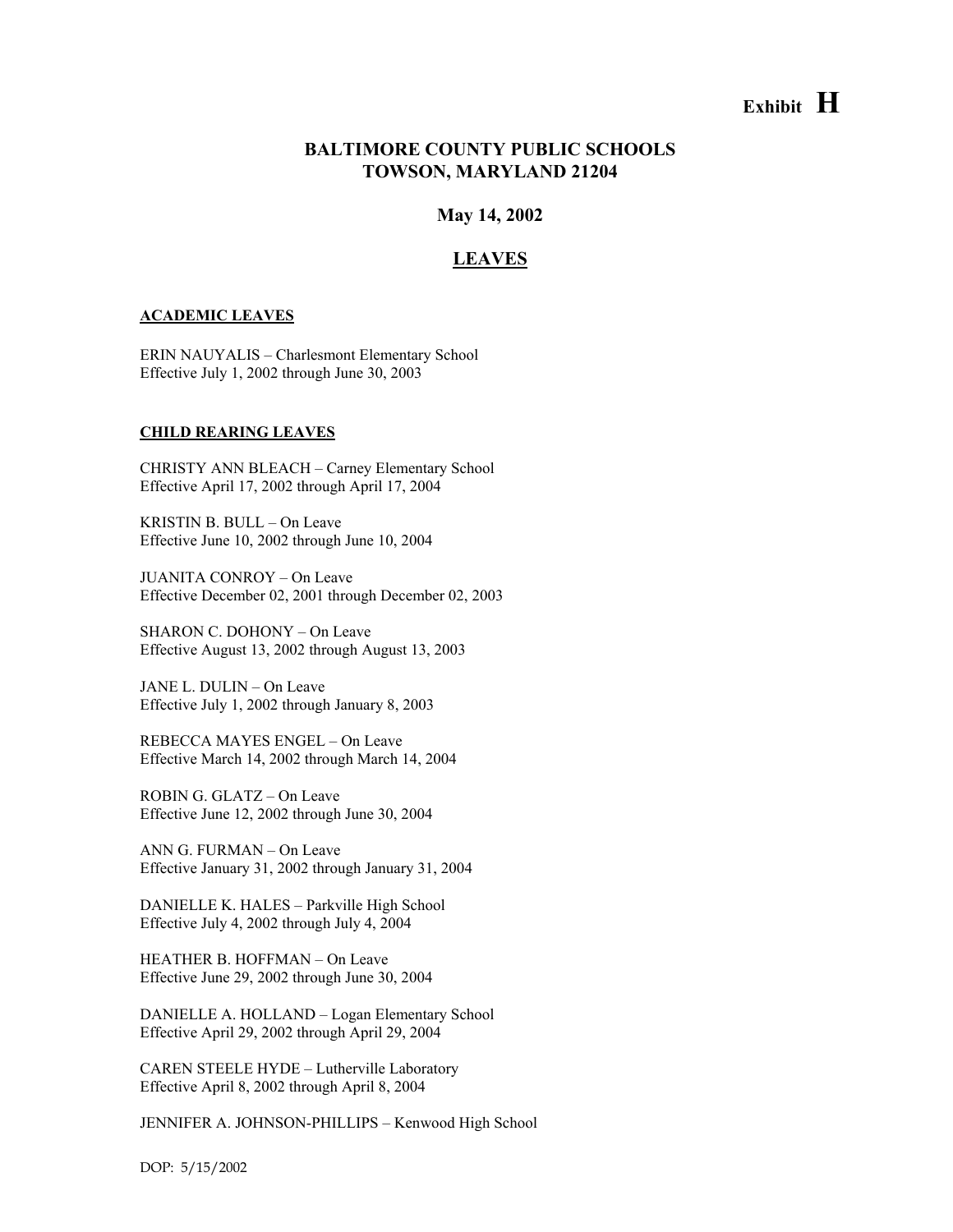Effective June 23, 2002 through June 23, 2004

# **CHILD REARING LEAVES (continued)**

ANNE HEALY JONES – On Leave Effective October 13, 2002 through October 13, 2004

JENNY DAUSCH MCKENNY – Kingsville Elementary School Effective September 4, 2002 through September 4, 2004

SHERI ERSHLER SEAMEN – On Leave Effective June 25, 2002 through June 25, 2004

# **PERSONAL LEAVES**

DAVID J. RHEN – Western School of Technology Effective July 1, 2002 through June 30, 2003

# **PERSONAL ILLNESS LEAVES**

SHARON CRAWFORD – On Leave Effective July 1, 2002 through June 30, 2003

# **UNUSUAL OR IMPERATIVE LEAVE**

LISA ARNDT – Deer Park Middle Magnet School Effective July 1, 2002 through June 30, 2003

CATHERINE ANN NORTH – Bear Creek Elementary School (Principal) Effective July 1, 2002 through June 30, 2003

# **EXTENSION OF UNUSUAL OR IMPERATIVE LEAVE**

KAREN E. MAIMONE – On Leave Effective August 19, 2002 through June 30, 2003

MICHELLE ZAYON – On Leave Effective July 1, 2002 through June 30, 2003